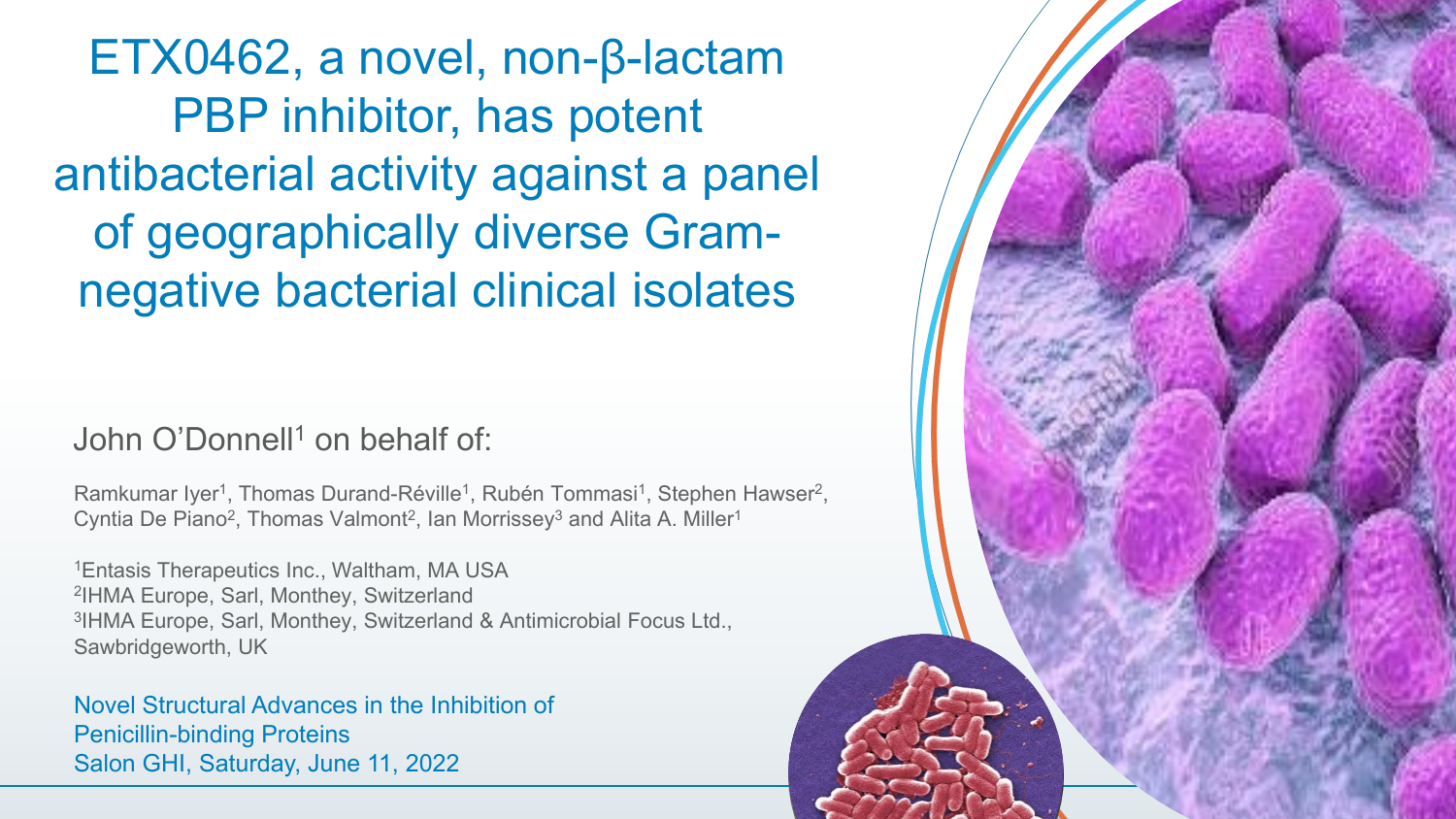# Rationally designed DBO inhibitors of Gram-negative PBPs

- Diazabicyclooctane (DBO) scaffolds retain activity in the presence of β-lactamases, the primary resistance mechanism associated with β-lactam therapy in Gram-negative bacteria
- ► However, those with intrinsic antibacterial activity driven solely by PBP2 inhibition suffer from **high frequencies of resistance** and little to **no** *in vivo* **efficacy** when dosed alone

| <b>Examples of DBOs</b> | <b>Structure</b>                | <b>Ambler Class</b><br><b>β-lactamase</b><br>inhibitory activity | In vitro antibacterial activity    |
|-------------------------|---------------------------------|------------------------------------------------------------------|------------------------------------|
| <b>Avibactam</b>        | $H_2N^2$<br>OSO <sub>2</sub> Na | A, C, limited D (OXA-48)                                         | Weak to none                       |
| <b>NXL-105</b>          | $H_3N$<br>oso.                  | Weak to none                                                     | Enterobacterales, Pseudomonas spp. |
| <b>Zidebactam</b>       | OSO <sub>2</sub>                | A and C                                                          | Enterobacterales, Pseudomonas spp. |
| <b>Durlobactam</b>      | $H_2N$<br>OSO <sub>2</sub> Na   | A, C and broad-<br>spectrum D                                    | Enterobacterales                   |

Durand-Reville, T.F., Miller, A.A., O'Donnell, J.P. *et al.* Rational design of a new antibiotic class for drug-resistant infections. *Nature* 597, 698–702 (2021).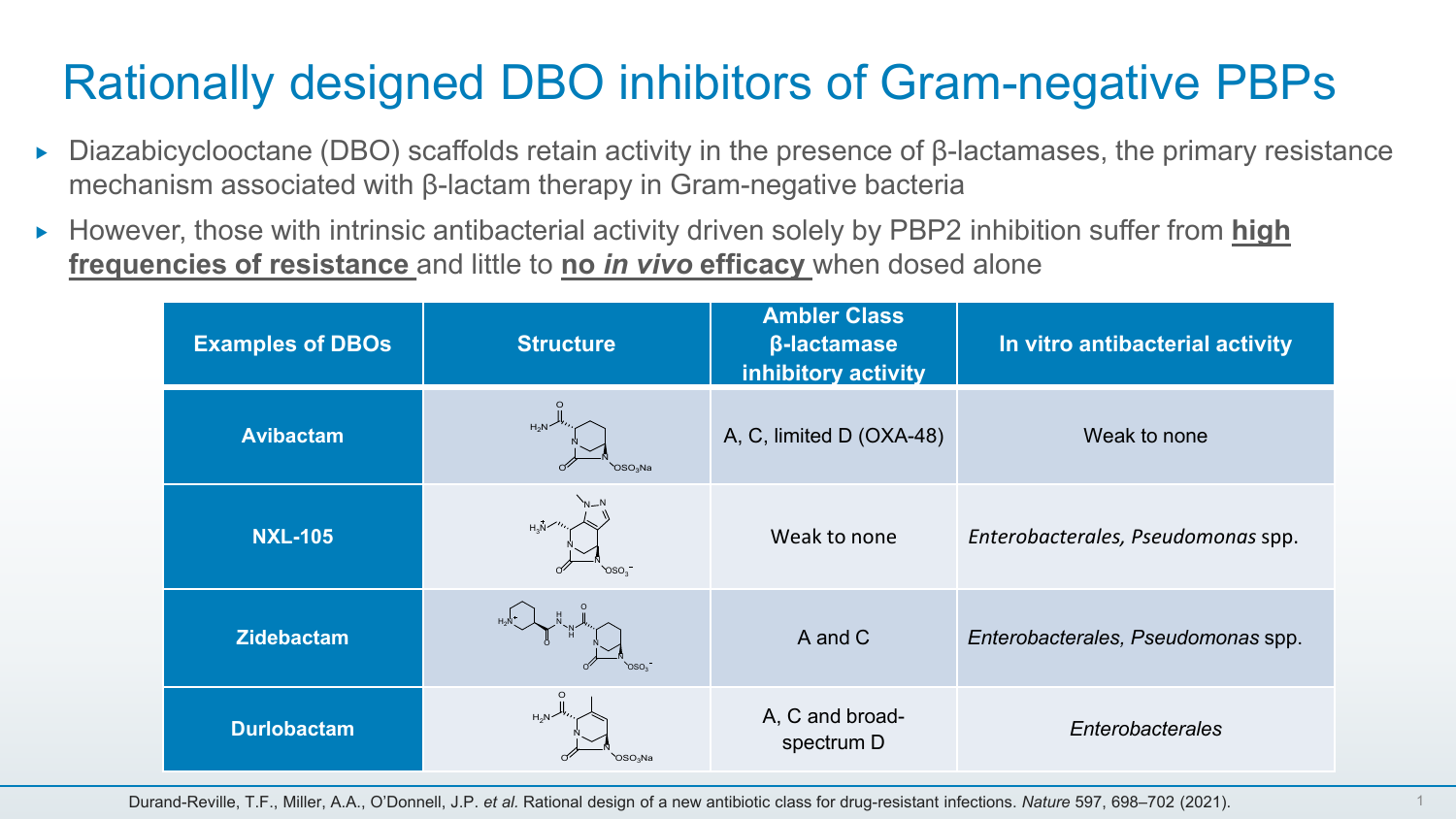## NXL-105 shows potent activity against *P. aeruginosa in vitro* but lacks *in vivo* efficacy

### **NXL-105 model in** *P.a.* **PBP2 NXL-105** *in vitro* **activity NXL-105** *in vivo* **activity**



PBP2 selectivity rationalized by key salt bridge with ASP409



*P.a*., *P. aeruginosa;* FOR, frequency of resistance

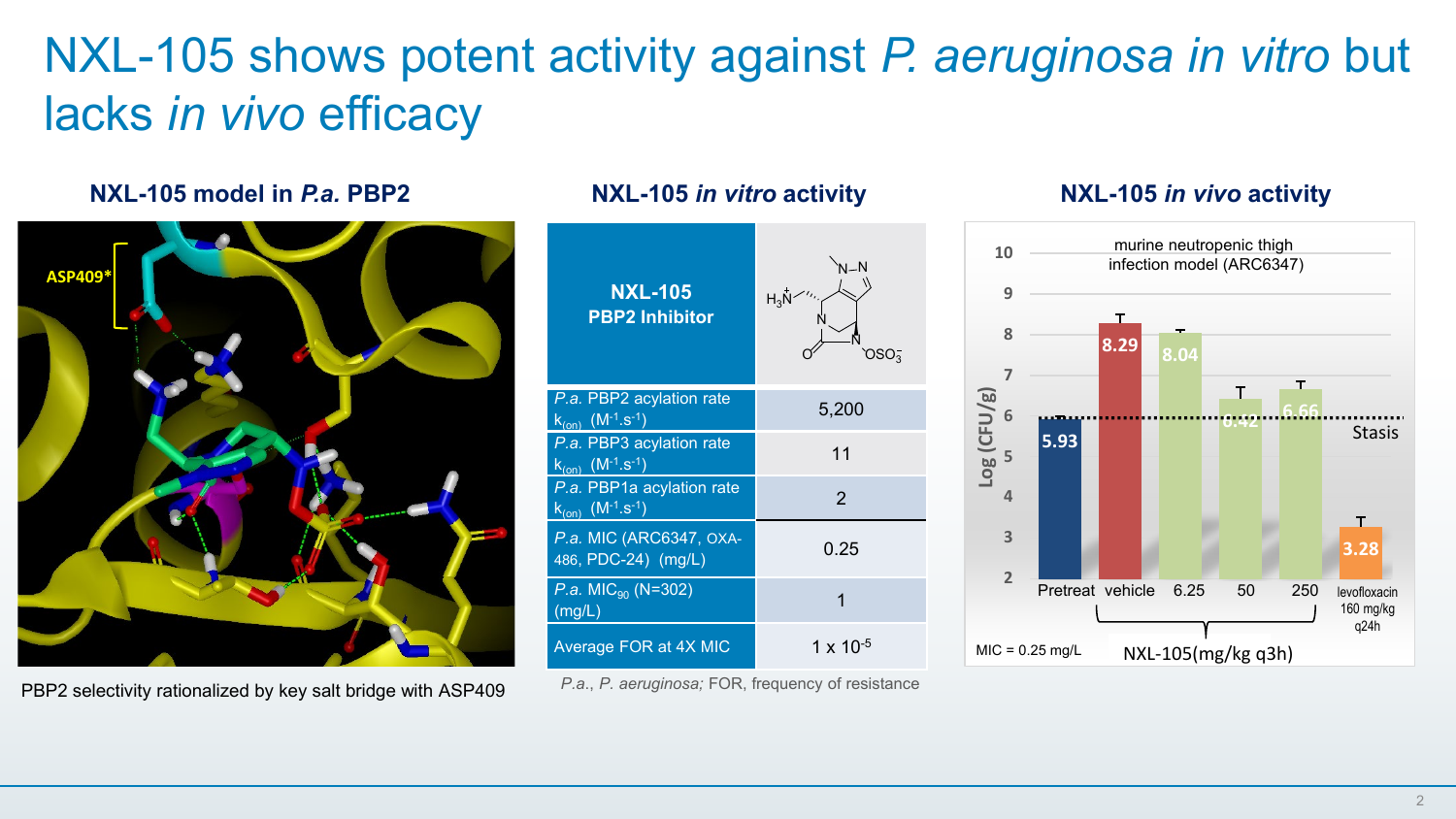## Structurally informed rational design was used to re-engineer target inhibition from PBP2 to PBP1/3

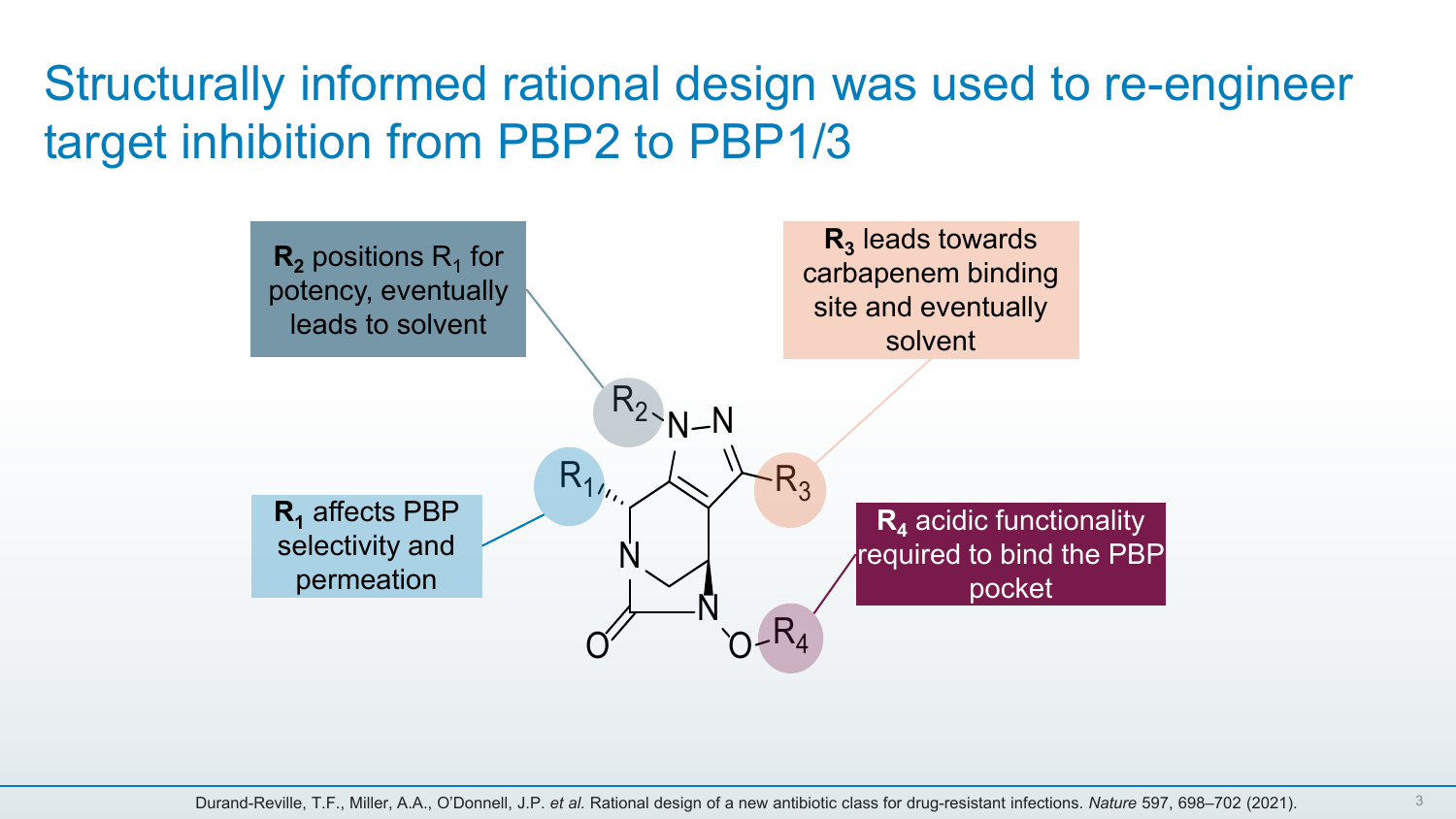### Rationally designed DBO inhibitors of Gram-negative PBPs

- ▶ An initial lead was successfully re-engineered to inhibit PBP1/3, gaining *in vivo* efficacy and low frequency of spontaneous resistance
	- However, the features that enhanced target potency were found to preclude compound uptake, resulting in inadequate potency against a large collection of clinical isolates ( $MIC<sub>90</sub> = 32 mg/L$ )



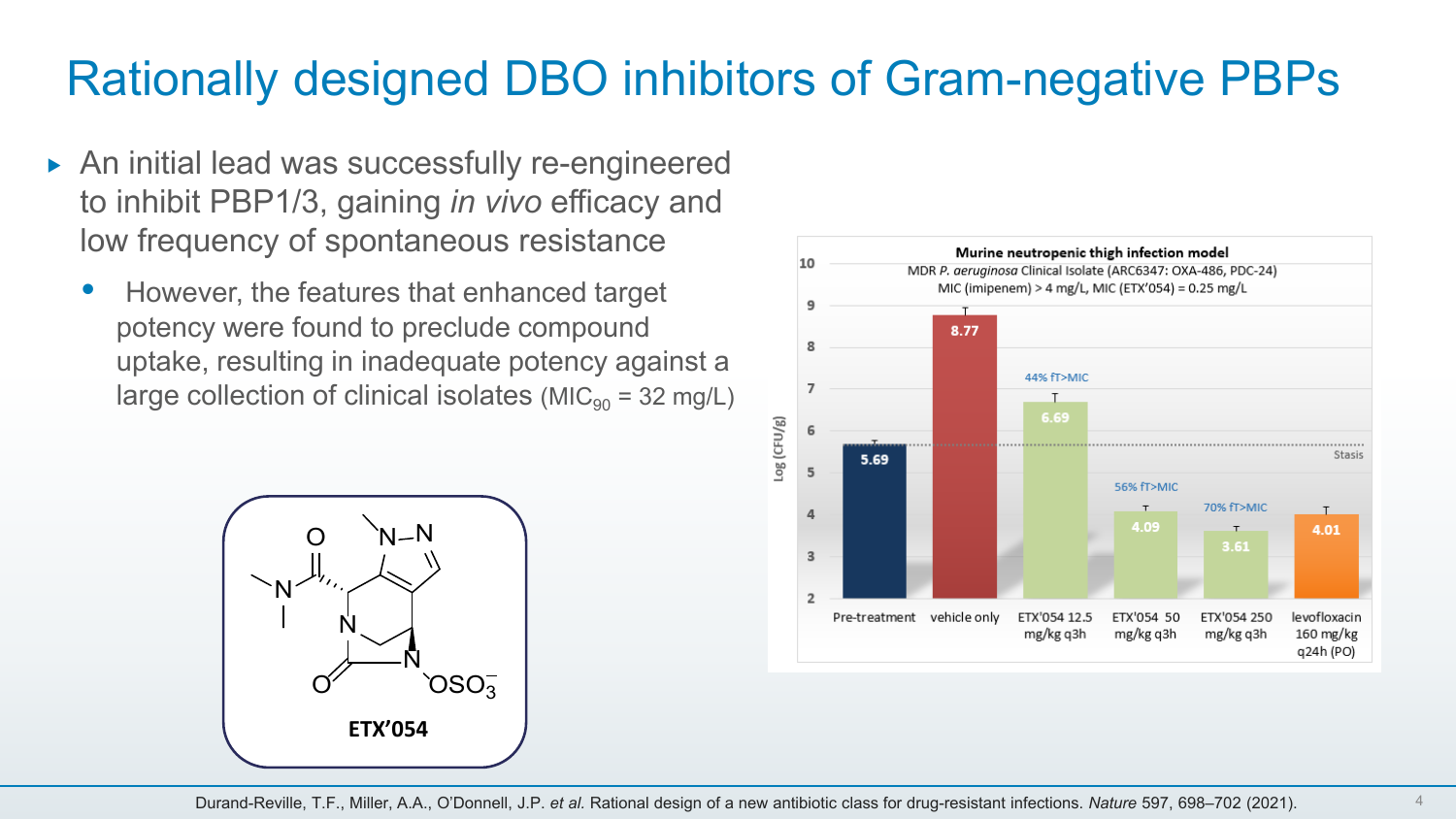### Design of ETX0462 addressed permeation challenge

|                                                           | <b>ETX'054</b>     | <b>ETX0462</b>                                  |
|-----------------------------------------------------------|--------------------|-------------------------------------------------|
| $R_1$ substitution                                        | $N-N$<br>$OSO_3^-$ | $HO_{N}$<br>HN <sub>c</sub><br>OSO <sub>3</sub> |
| P.a. PBP3 acylation rate $k_{(on)}$<br>$(M^{-1}.S^{-1})$  | 582,000            | 260,000                                         |
| P.a. PBP2 acylation rate $k_{(on)}$<br>$(N^{-1}.s^{-1})$  | < 8                | < 8                                             |
| P.a. PBP1a acylation rate $k_{(on)}$<br>$(M^{-1}.s^{-1})$ | 2,310              | 1,100                                           |
| P.a. PAO1 (mg/L)                                          | 2                  | 0.5                                             |
| K.p. ATCC700603 (mg/L)                                    | 8                  | 1                                               |
| K.p. ARC1865 (mg/L)                                       | $\overline{2}$     | 0.5                                             |
| E.c. ATCC25922 (mg/L)                                     | $\overline{2}$     | 1                                               |
| E.c. ATCC35218 (mg/L)                                     |                    | 0.5                                             |
| P.a. PAO1 FOR (4x MIC)                                    | $1 \times 10^{-9}$ | $<$ 1.7 x 10 <sup>-10</sup>                     |
| P.a. PAO1 MBC/MIC ratio                                   |                    |                                                 |
| Porin permeation                                          | None               | +++                                             |

*P.a.* = *Pseudomonas aeruginosa*; *K.p.* = *Klebsiella pneumoniae*; *E.c*. = *Escherichia coli*



Unique rational design – hypothesis confirmed by X-ray crystal structure

- Hydrogen bond with ASN351
- High-occupancy water in active site displaced
- Fit in TYR357 pocket
- Pyrazole methyl important to orient  $R_1$  group

Durand-Reville, T.F., Miller, A.A., O'Donnell, J.P. *et al.* Rational design of a new antibiotic class for drug-resistant infections. *Nature* 597, 698–702 (2021).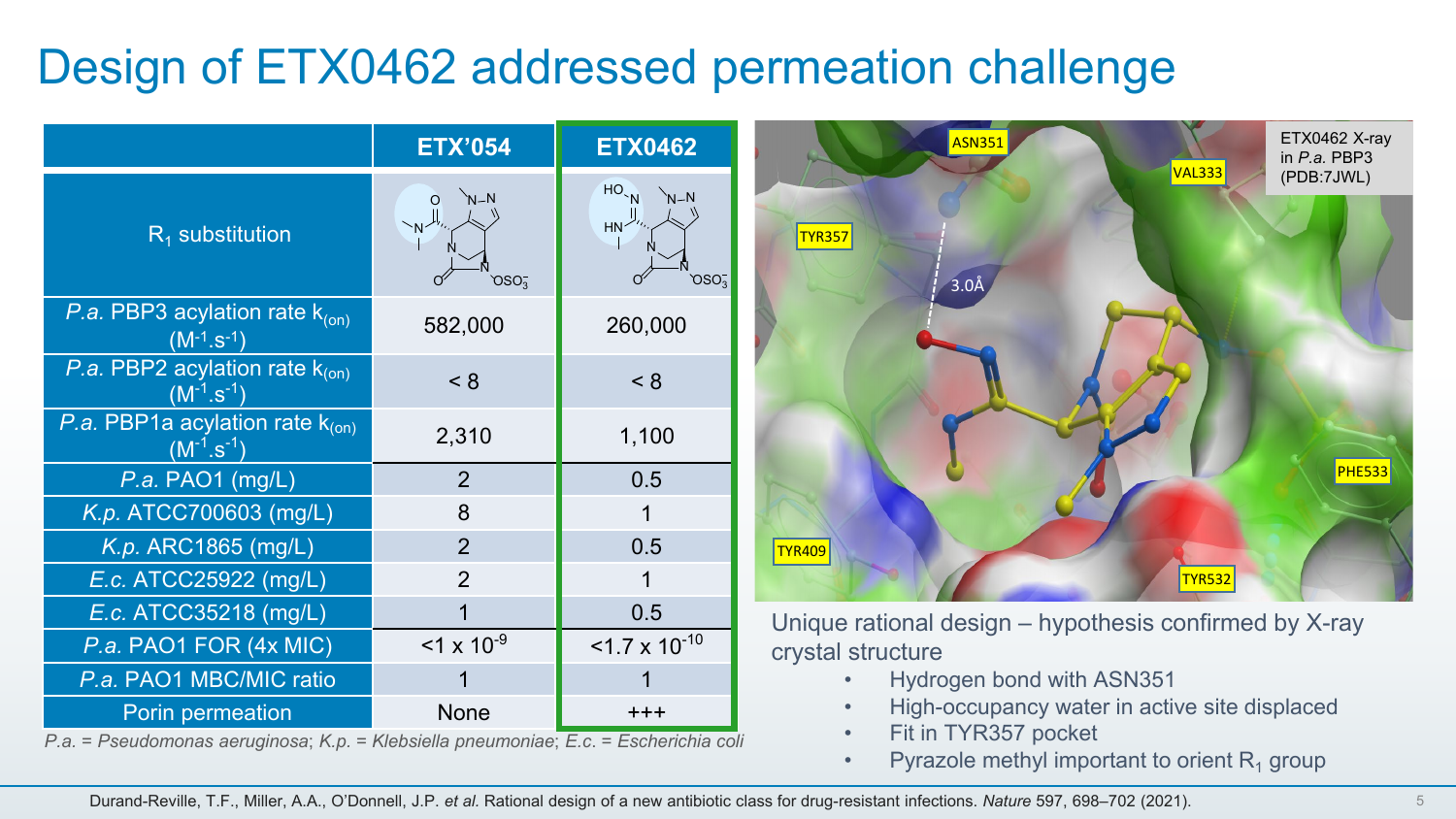# ETX0462 demonstrates robust *in vivo* efficacy

- ► Robust *in vivo* activity achieved in neutropenic murine thigh (7 *P.a.* strains) and lung (3 *P.a.* strains) efficacy models
- $\triangleright$  MIC range of 0.25 to 4 mg/L used to achieve robust PK/PD analysis
- Consistent results observed *in vitro* and *in vivo* with magnitude requirement of ~60% fT>MIC for 1-log kill against *P. aeruginosa*
- *In vivo* efficacy also demonstrated against *Y. pestis* and *B. pseudomallei*

### **Murine neutropenic thigh infection model**

MDR *P. aeruginosa* Clinical Isolate (ARC6347: OXA-486, PDC-24) MIC (imipenem) > 4 mg/L, MIC (ETX0462) = 0.25 mg/L

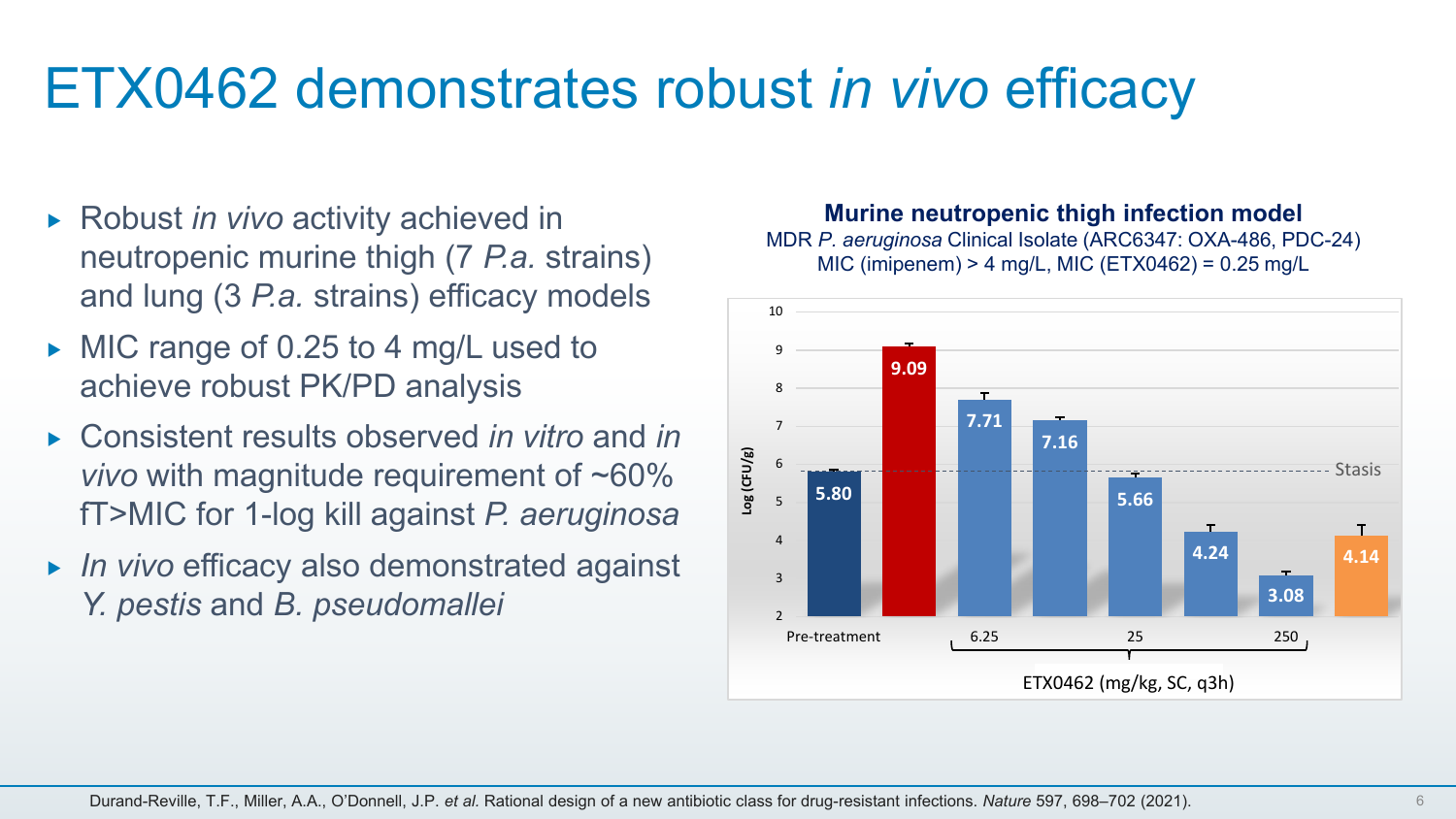### ETX0462 has broad-spectrum gram-negative potency against contemporary clinical isolates of 'KAPE' pathogens

Also active against *S. maltophilia* and biothreat pathogens, including *Burkholderia* spp.

| <b>Bacterial Species</b>              | $\overline{N}$ | <b>ETX0462</b> (mg/L) |                      | <b>Comparator Agent (mg/L)</b> |                      |  |  |
|---------------------------------------|----------------|-----------------------|----------------------|--------------------------------|----------------------|--|--|
|                                       |                | MIC Range             | MIC <sub>50/90</sub> | MIC Range                      | MIC <sub>50/90</sub> |  |  |
| 2017-2018 global<br>clinical isolates |                |                       |                      | Imipenem                       |                      |  |  |
| P. aeruginosa                         | 205            | $≤0.06 - 4$           | 0.5/1                | $0.06 - 216$                   | 1/16                 |  |  |
| A. baumannii                          | 200            | $0.25 - 16$           | 2/4                  | $0.06 - 16$                    | 8/>16                |  |  |
| E. coli                               | 204            | $0.12 - 16$           | 0.25/1               | $0.03 - 0.25$                  | 0.12/0.12            |  |  |
| K. pneumoniae                         | 201            | $0.25 - 16$           | 0.5/4                | $0.06 - 16$                    | 0.12/0.5             |  |  |
| S. maltophilia                        | 101            | $0.25 - 2$            | 2/2                  | $>16$                          | >16/>16              |  |  |
| <b>Biothreat pathogens</b>            |                |                       |                      | Doxycycline                    |                      |  |  |
| <b>F. tularensis</b>                  | 5              | $0.125 - 0.2$         | <b>NA</b>            | 0.5                            | <b>NA</b>            |  |  |
| Y. pestis                             | 4              | 0.25                  | NA                   | $1 - 2$                        | <b>NA</b>            |  |  |
| <b>B.</b> anthracis                   | 16             | $0.5 - 1$             | <b>NA</b>            | $≤0.01 - 0.06$                 | <b>NA</b>            |  |  |
|                                       |                | Ceftazidime           |                      |                                |                      |  |  |
| <b>B.</b> pseudomallei                | 13             | $0.25 - 2$            | <b>NA</b>            | $1 - 8$                        | <b>NA</b>            |  |  |
| <b>B.</b> mallei                      | 6              | $0.25 - 0.5$          | <b>NA</b>            | $1 - 4$                        | <b>NA</b>            |  |  |



*NA = not applicable*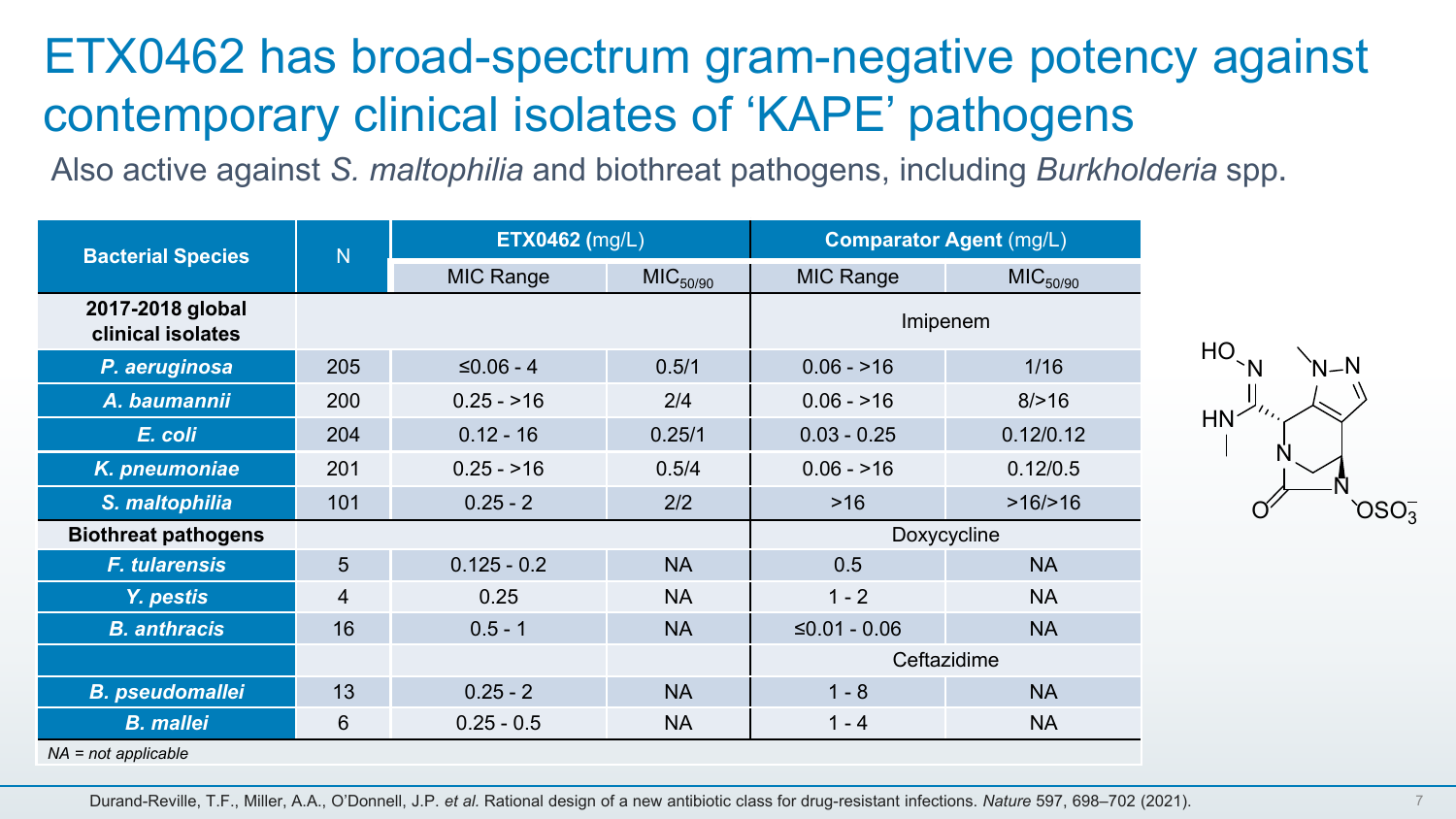### CARB-X Cross-Project susceptibility study

- ► CARB-X initiated a cross-project susceptibility study to enable direct comparisons of funded compounds against the same sets of global clinical isolates.
	- Isolates from 2019 were selected from different hospital sites or clinical sample types from the different countries to avoid any duplicate isolates.
	- No enrichment was performed based on any susceptibility phenotype.
	- However, the number of isolates from low- and middle-income countries were enriched to ~2:1 vs. high-income countries for most species.
	- MIC testing was conducted at IHMA-Europe.

### **Bacterial isolates selected for susceptibility testing of ETX0462 and comparator agents**

| <b>Bacterial species</b>     | N   |
|------------------------------|-----|
| Acinetobacter baumannii      | 298 |
| Pseudomonas aeruginosa       | 300 |
| Stenotrophomonas maltophilia | 150 |
| Escherichia coli             | 300 |
| Klebsiella pneumoniae        | 300 |
| Enterobacter cloacae         | 152 |
| Citrobacter spp.             | 151 |
| Proteus spp.                 | 152 |
| Morganella spp.              | 43  |
| Providencia spp.             | 61  |
| Serratia marcescens          | 45  |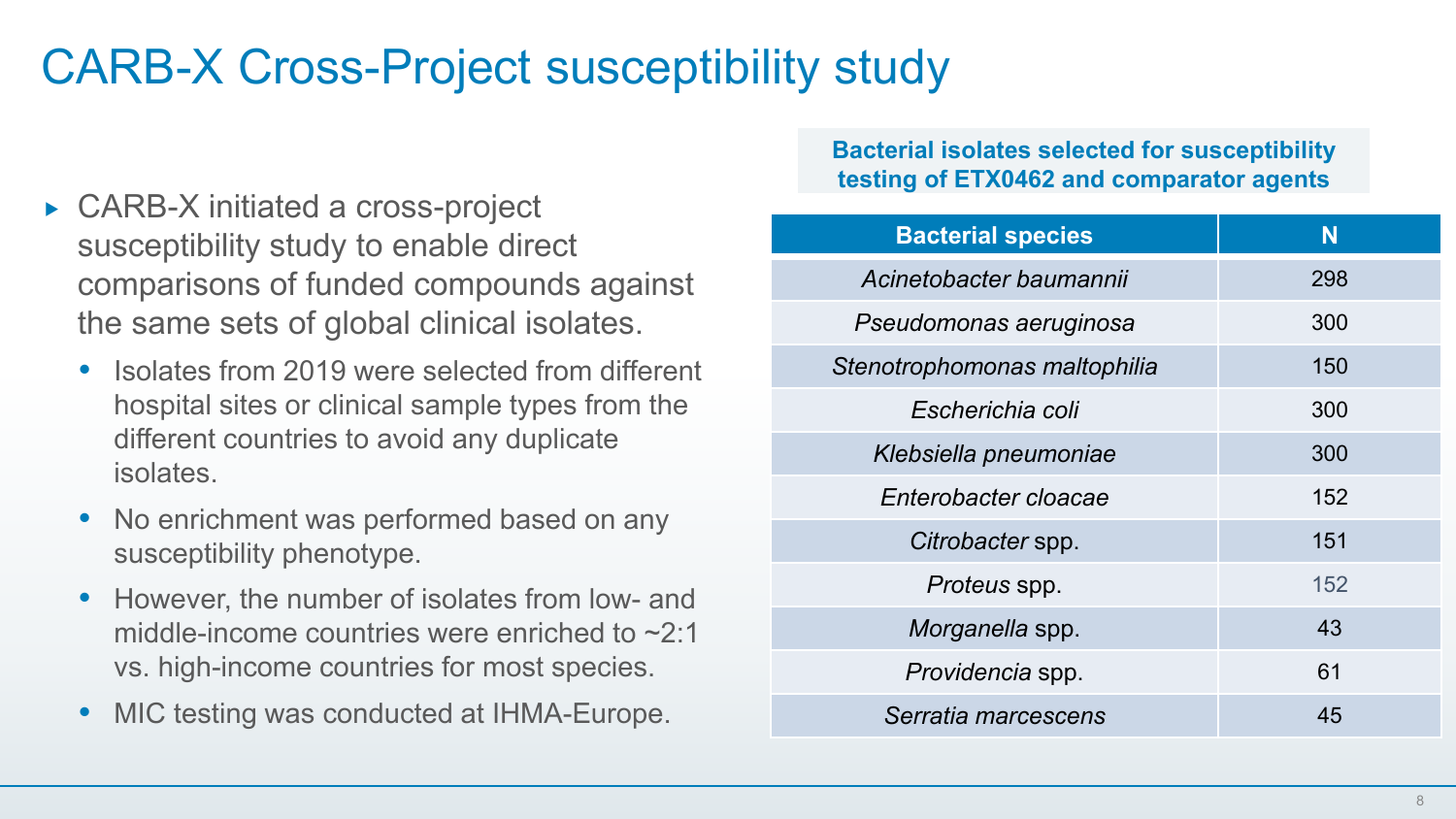## ETX0462 activity vs. *Pseudomonas aeruginosa* (N = 300)

| <b>ETX0462 vs. comparator compounds</b> |                   | <b>%Susceptible</b>             |                |           |
|-----------------------------------------|-------------------|---------------------------------|----------------|-----------|
| <b>Compound</b>                         | MIC <sub>50</sub> | $MIC_{90}$<br>breakpoint (CLSI) |                | (CLSI)    |
| Amikacin                                | 4                 | 64                              | 16             | 85        |
| Ceftazidime                             | 4                 | $>32$                           | 8              | 71        |
| Ceftazidime-Avibactam                   | $\overline{2}$    | $>16$                           | 8              | 87        |
| Colistin                                | 0.5               |                                 | <b>NA</b>      | <b>NA</b> |
| Gentamicin                              |                   | $>32$                           | 4              | 83        |
| Levofloxacin                            | 0.5               | 32                              |                | 69        |
| Meropenem                               | 0.5               | 32                              | $\overline{2}$ | 78        |
| Piperacillin-Tazobactam                 | 8                 | 128                             | 16             | 74        |
| Tobramycin                              | 0.5               | $>32$                           | 4              | 85        |
| ETX0462                                 | 0.25              | 2                               | $4^*$          | $100*$    |

NA, not applicable (colistin susceptibility breakpoints are not recognized by CLSI); \*preliminary breakpoint

### **ETX0462 activity by region and infection type**

| Region<br>(N)     | Africa<br>(37) | Asia-<br><b>PAC</b><br>(58) | Europe <sup>1</sup><br>(99) | <b>Middle</b><br>East<br>(30) | <b>North</b><br>$\left( 9\right)$ | South \<br>America   America  <br>(67) | Infection<br>Type(N) | Intra-<br>abdom'l<br>(11) | <b>Blood</b><br>(43) | Tissue<br>(51) | <b>Tract</b><br>(37) | Skin/Soft Urinary Respiratory MBL<br>Tract<br>(158) | (22) |
|-------------------|----------------|-----------------------------|-----------------------------|-------------------------------|-----------------------------------|----------------------------------------|----------------------|---------------------------|----------------------|----------------|----------------------|-----------------------------------------------------|------|
| MIC <sub>90</sub> |                | <u>_</u>                    |                             |                               |                                   |                                        | MIC <sub>90</sub>    |                           |                      |                |                      |                                                     |      |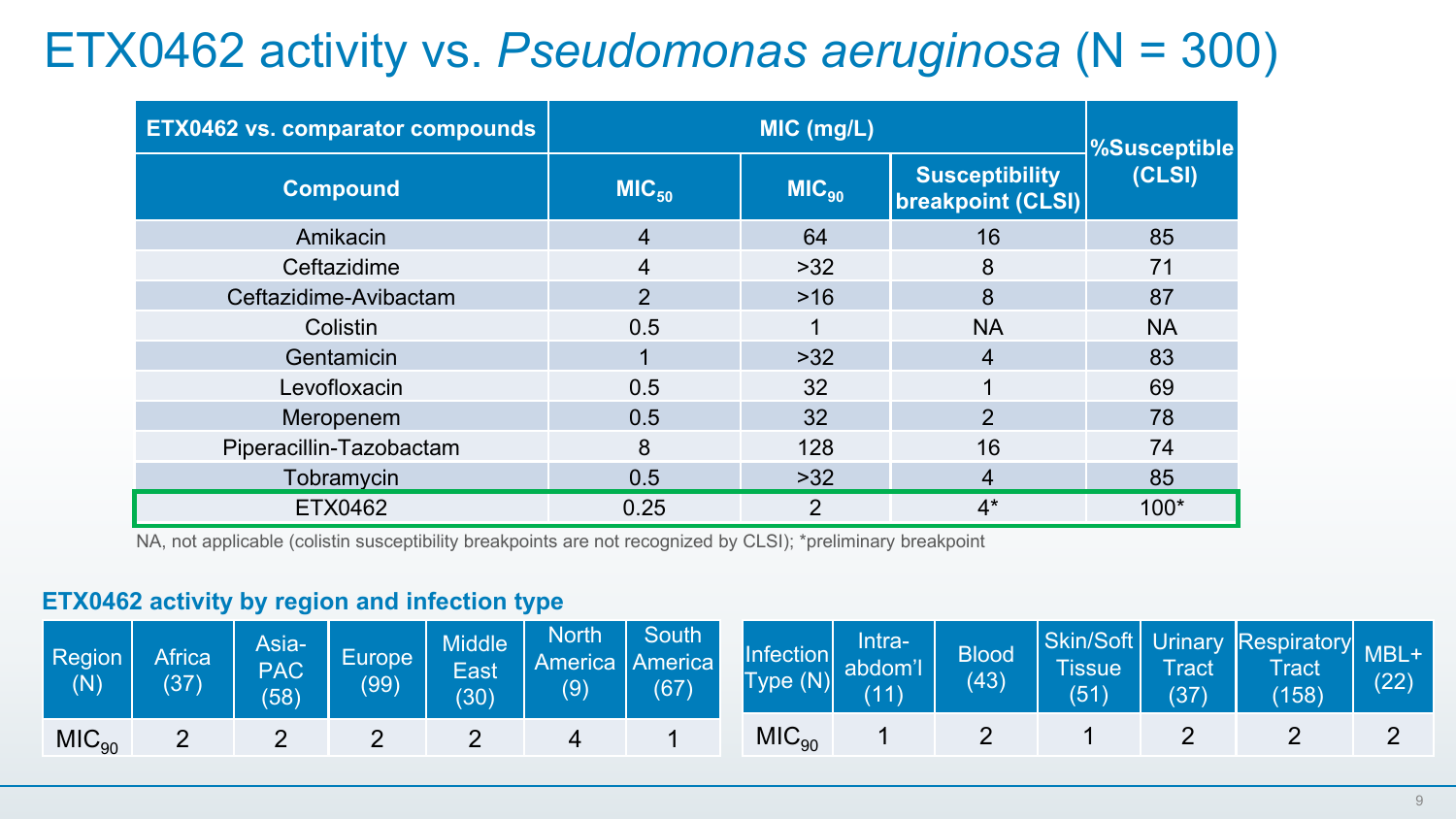# ETX0462 activity vs. other Gram-negative pathogens in CARB-X panel

|                          | N   |            | MIC (mg/L) | % $S$ at 4              | <b>% MEM-S</b>  |      |                          |
|--------------------------|-----|------------|------------|-------------------------|-----------------|------|--------------------------|
| <b>Species</b>           |     | <b>Min</b> | <b>Max</b> | <b>MIC<sub>50</sub></b> | $MC_{\alpha 0}$ | mg/L | (CLSI)                   |
| Non-fermenting organisms |     |            |            |                         |                 |      |                          |
| A. baumannii             | 298 | 0.25       | 32         | $\overline{2}$          | 8               | 79   | 30                       |
| S. maltophilia           | 150 | 0.5        | 8          | $\overline{2}$          | $\overline{2}$  | 100  | <b>NA</b><br>(77% LVX-S) |
| <b>Enterobacterales</b>  |     |            |            |                         |                 |      |                          |
| Citrobacter spp.         | 151 | 0.125      | $>32$      | 0.5                     | 8               | 87   | 93                       |
| E. cloacae               | 162 | 0.125      | 16         | 0.5                     | 8               | 82   | 92                       |
| E. coli                  | 300 | 0.125      | $>32$      | 0.25                    | $\mathbf 1$     | 96   | 97                       |
| K. pneumoniae            | 300 | 0.25       | 32         | 0.5                     | 8               | 88   | 84                       |
| Proteus spp.             | 152 | 0.125      | 4          | 0.5                     | $\mathbf{1}$    | 100  | 100                      |
| M. morganii              | 43  |            | 16         | 2                       | 4               | 95   | 100                      |
| Providencia spp.         | 61  | 0.125      | 8          | 0.5                     | $\overline{2}$  | 98   | 70                       |
| Serratia marcescens      | 45  | 0.5        | 8          | 1                       | 2               | 98   | 96                       |

NA, not applicable (*S. maltophilia* is intrinsically carbapenem-resistant); MEM-S, susceptible to meropenem based on 2021 CLSI interpretive criteria

▶ Susceptibility patterns were consistent across regions and infection types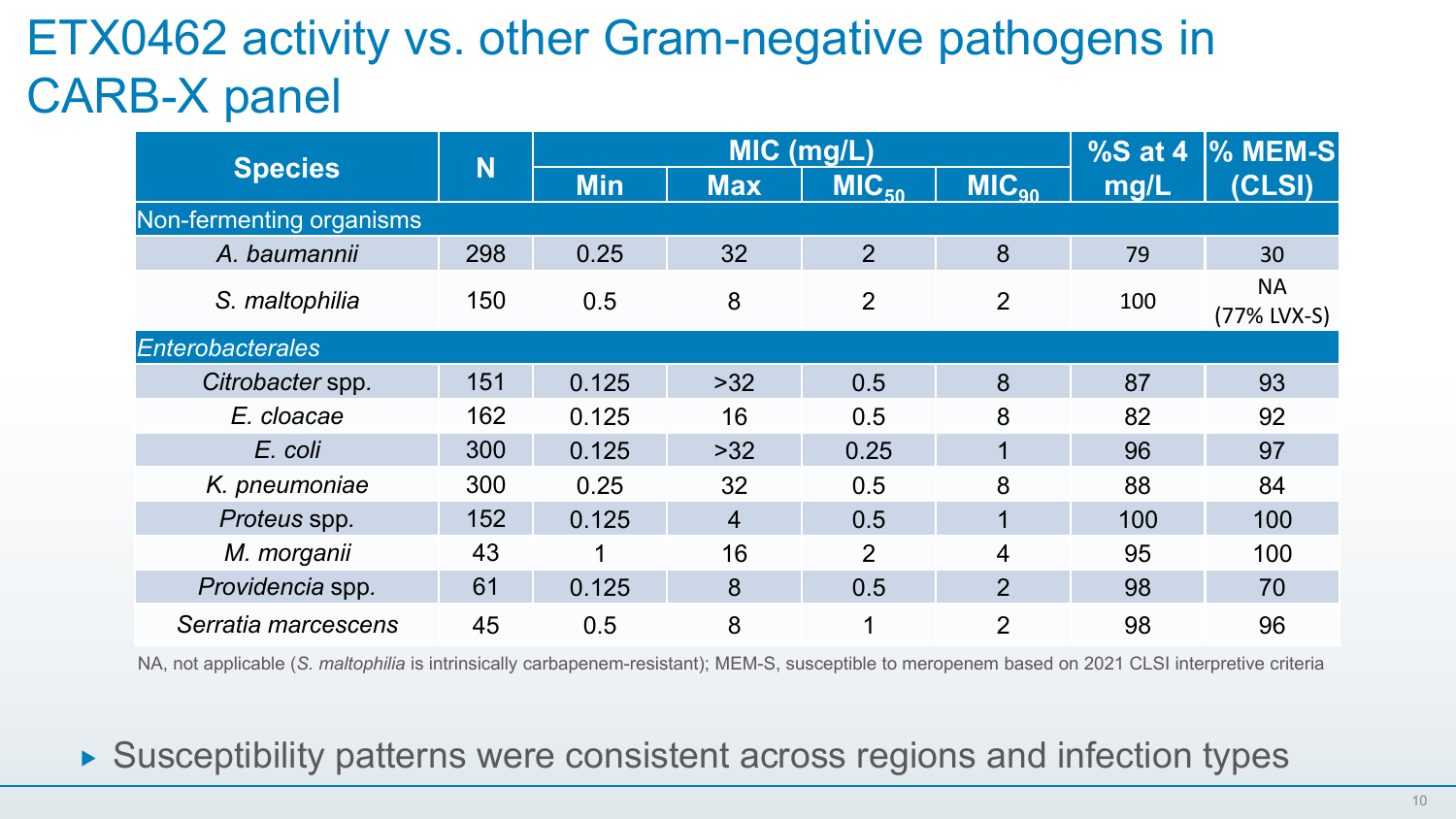# ETX0462: a single antibacterial agent to treat Gram-negative infections, including MDR *P. aeruginosa*

- ► Engineered critical biochemical spectrum (PBP3 and PBP1a) and optimized permeation in DBO scaffold using structure-based drug design
- ► Excellent broad-spectrum activity against Gramnegative 'KAPE' and biothreat pathogens as a single agent (*in vitro* and *in vivo*)
- ► Results from CARB-X study are consistent with previous susceptibility results
- ► ETX0462 well tolerated in 14d rat GLP toxicology study to a limit dose of 2000 mg/kg
	- ▶ If successfully developed, ETX0462 would represent the first new antibiotic class in over 25 years to treat MDR Gram-negative and biothreat infections.